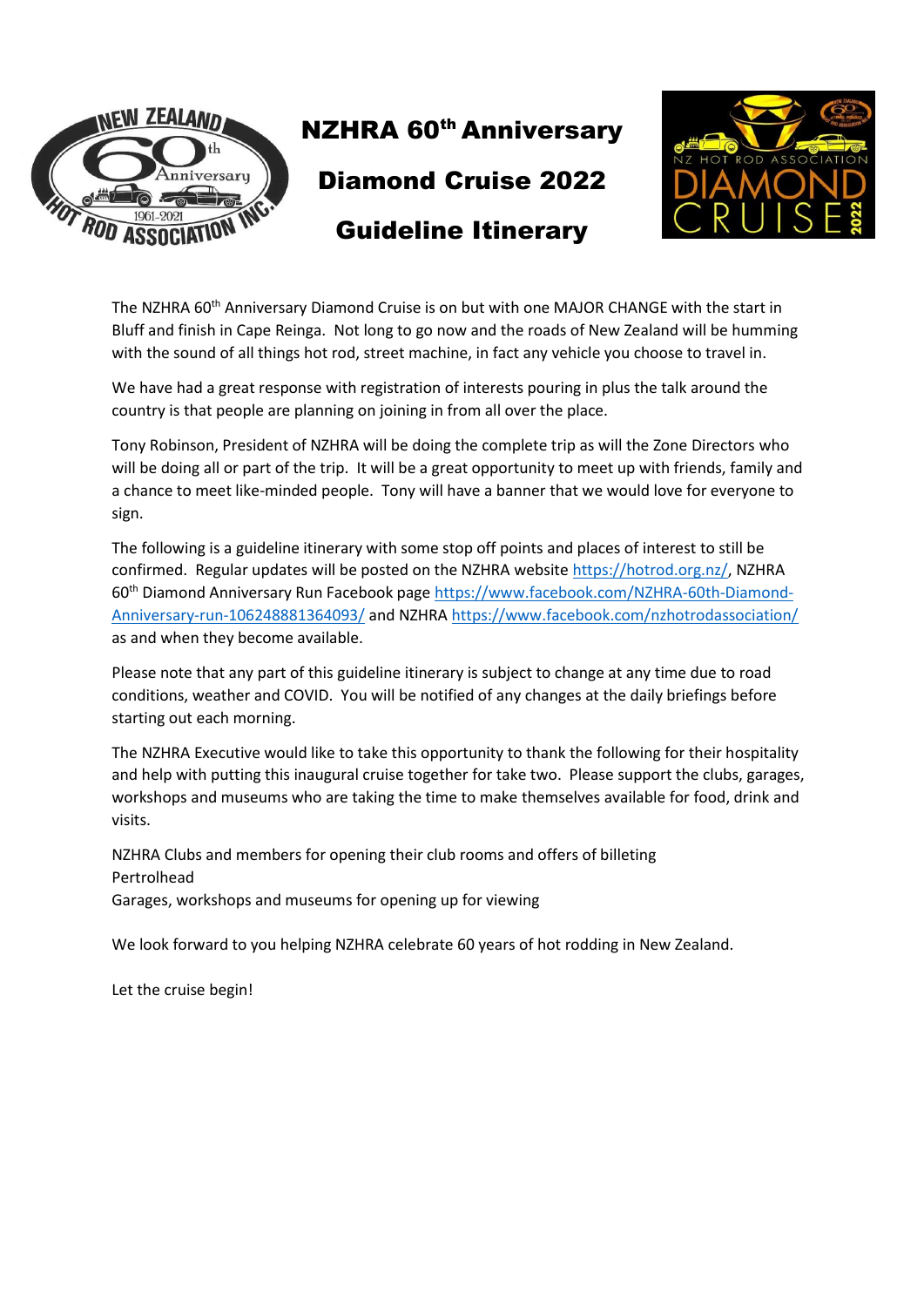### **Guideline Itinerary**

Contact details for Tony Robinson and the Zone Director will be given at the start of each Zone. Places and times that are tbc will be advised either the day before or day of at the daily briefing.

The main start day and date is Thursday 1<sup>st</sup> September at Bluff, however Zone 11 have put together places of interest for the two days prior to start day as follows:

Tuesday  $30<sup>th</sup>$  August – The Lurkers will be opening their club rooms at 6pm

Wednesday 31<sup>st</sup> August – some sheds to look at as well as Richardson Truck Museum and Classic Motorcycle Mecca, 25 Tay Street, City Centre, E Hayes & Sons Hardware and Motorworks Collection, 168 Dee Street, Invercargill.

6pm – meet and greet and cutting of cake at Street Machines (Southland) club rooms, 48 Flora Road East, Makarewa.

#### **Thursday 1st September – Bluff**

Contacts:

Tony Robinson (NZHRA President) ph 027 4398112 Murray Beck (Zone 11 Director) ph 027 4313413 Imelda Keach (Zone 10 Director) ph 027 3149705

Prior to departure there will be photo opportunities at Stirling Point signpost and ending of State Highway at the venue of the iconic Oyster Food Festival.

10.45am – gather for briefing and Health and Safety

11am sharp – depart Bluff for Dunedin via Gore for a bite to eat (place tbc) then onto Balclutha, Zone 10 territory.

Points of interest – Flat Out Engineering, a family business/museum, 19 Charlotte Street, Balclutha

Pm – arrive in Dunedin for the night.

Points of interest – Larnach Castle, 145 Camp Road, Dunedin, Toitu Otago Settlers Museum, 31 Queens Gardens, Central Dunedin, historic Dunedin Railway Station

Pm (time tbc) – get together at Hurricane Rodders clubrooms, 51 Victoria Road, Dunedin.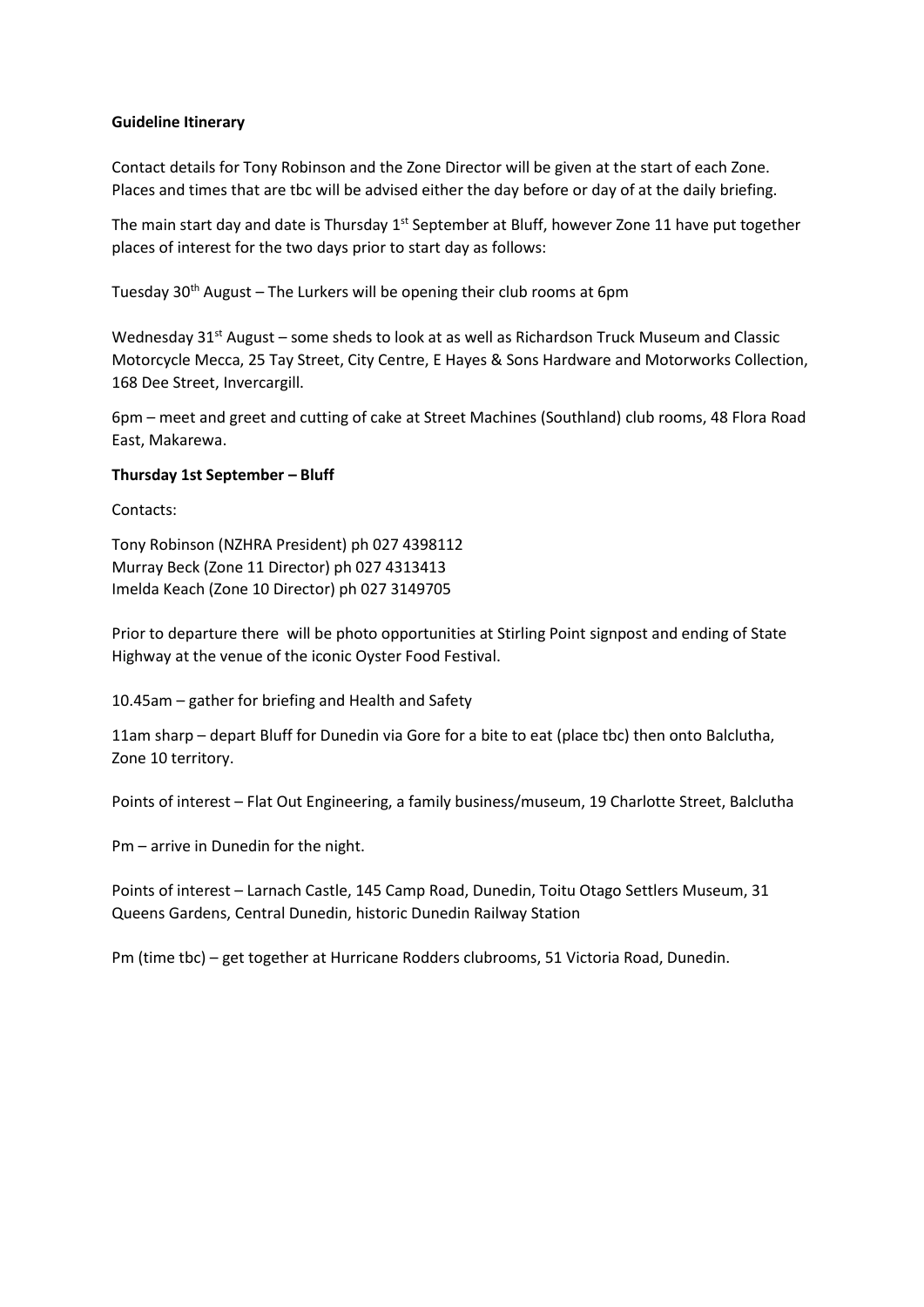## **Friday 2nd September**

Contacts:

Tony Robinson (NZHRA President) ph 027 4398112 Imelda Keach (Zone 10 Director) ph 027 3149705 Mark Lowe (Zone 9 Director) ph 021 351074

8.45am – gather at Hurricane Rodders clubrooms, 51 Victoria Road, Dunedin for daily briefing and Health and Safety

9am – depart Dunedin for Christchurch via Oamaru

Points of interest – Moeraki Boulders

10.30am – arrive in Oamaru where Whitestone Rod & Restorers will open their club rooms for a drink, Stoke Street, Central Oamaru

Points of interest - Steam Punk Museum (Oamaru Central), Victorian Precinct (Oamaru Central),

Am / pm – depart Oamaru own leisure

Points of interest – just north of Oamaru is a great photo opportunity at the 45<sup>th</sup> parallel plaque on SH 1 which is halfway between the Equator and South Pole, Riverstone Castle, 1431 Glenovy-Hilderthorpe Road, Waitaki Bridge (Oamaru) and gift shop. Turn off at Waimate at the famous yellow shed to view historic white horse monument on hill dedicated to Clydesdale horses, murals around town and Waimate Museum and Archives which has plenty of history on the Waimate 50 classic race, 28 Shearman Street, Waimate. Now in Zone 9 territory and plenty of photo opportunities.

Am/pm (time tbc) – arrive in Timaru at Tornados Rod & Customs Club rooms, 8 Shaw Street, Timaru.

Lunch at own leisure.

Points of interest – Caroline Bay, The Rockabilly Shop aka 19 Black dress shop for the ladies, 298 Stafford Street, Timaru central.

Pm – depart for Geraldine passing the Phar Lap statue and racecourse at Washdyke and continue heading north turning at Winchester.

Points of interest – Geraldine Historical Society Museum, Cox Street, Geraldine, Geraldine Vintage Car & Machinery Museum, 178 Talbot Street Geraldine, Route 79 Museum (automotive military truck museum), 10 Craig Road, Geraldine, Geraldine Auto Restoration, 34 High Street, Geraldine.

Take scenic route to Ashburton.

Points of interest – large irrigation ponds at Arundel.

3pm – arrive at Americars Rod & Custom Club for afternoon tea, Maronan Road, Tinwald.

Points of interest - Ashburton Aviation Museum, 470 Seafield Road, Elgin, Ashburton.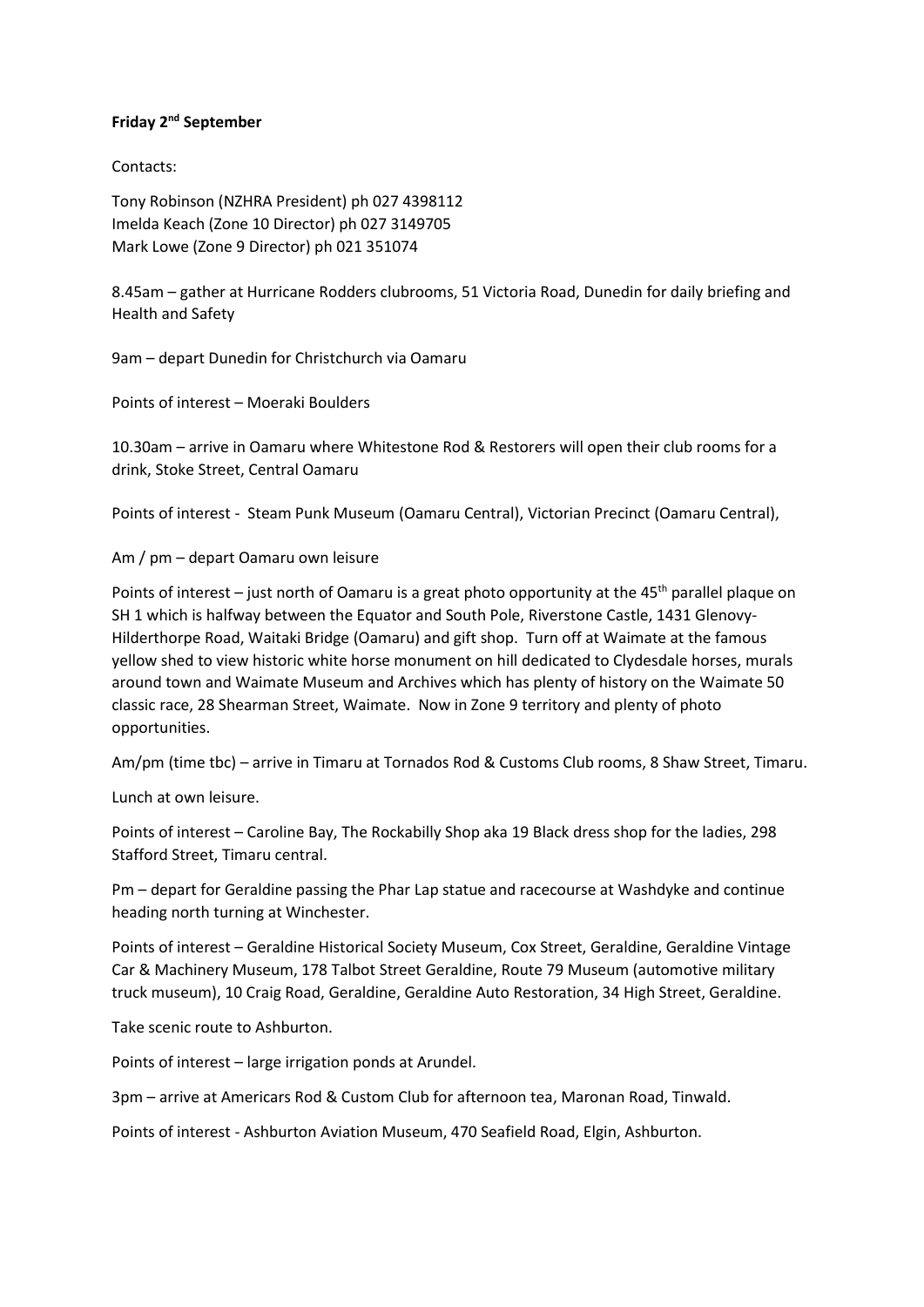Pm – arrive Christchurch, Kustoms Car Club clubrooms, McLeans Island Road, McLeans Island, Christchurch. Camping available for overnight stay. Hamburgers for dinner. Breakfast next morning TBC.

Visits to Rodbenders and Streetscene Rod and Custom Club clubrooms will be available in the evening.

#### **Saturday 3rd September**

Contacts:

Tony Robinson (NZHRA President) ph 027 4398112 Mark Lowe (Zone 9 Director) ph 021 351074 Barry Dowler (Zone 8 Director) ph 027 2705036

Points of interest - Red Zone Earthquake Map tour of Christchurch, Delray Autos, 21 McTeigue Road, Hornby, Christchurch, Sylvester V8 Performance, 144 Moorehouse Avenue, Addington, Christchurch, Moorehouse Muscle Cars, 527 Moorehouse Avenue, Waltham, Christchurch, American Auto Parts, 388 Lincoln Road, Christchurch and maybe some garages.

12pm – regroup at Sheffield Pie Shop, 51 Main West Road, Sheffield for daily briefing and Health and Safety. Depart for Greymouth via Arthurs Pass.

Points of interest – Punch Bowl Waterfall, Via Duct look out, Otira Stagecoach Hotel, SH 78, Otira.

4pm – arrive in Greymouth at Greymouth Rodders Club clubrooms, Anzac Park, Turumaha Street, Greymouth.

Points of interest – Westland Industrial Heritage Park (working machinery museum), 9 Brian Waugh Lane, Hokitika, Hokitika Glass Studio, 9 Weld Street, Hokitika, Shanty Town, 316 Rutherglen Road, Rutherglen, Greymouth, Pike River Memorial, Logburn Road, Atarau, Hokitika Heritage Museum

Stay over night

#### **Sunday 4th September**

Contacts:

Tony Robinson (NZHRA President) ph 027 4398112 Barry Dowler (Zone 8 Director) ph 027 2705036

9am – gather for daily briefing and Health and Safety at Greymouth Rodders club rooms, Anzac Park, Turumaha Street, Greymouth.

9.15am – depart Greymouth for Nelson via Westport and Zone 8 territory.

Points of interest - Punakaiki Blow Holes and Pancake Rocks (possibly stop for morning tea).

11.30-12 – barbecue lunch at Buller Rodders (venue tbc due to weather conditions).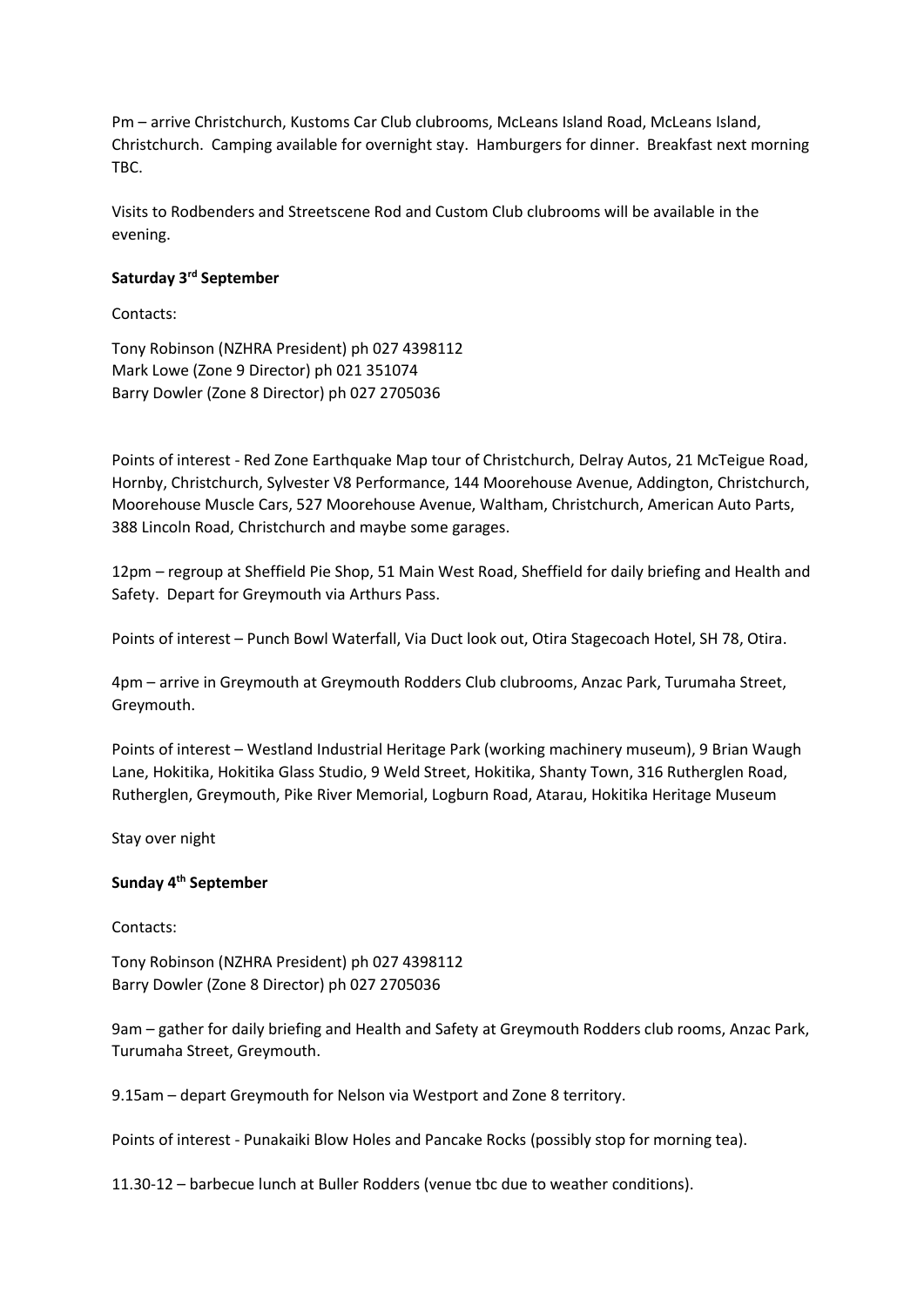Points of interest – Tauranga Bay Fur Seal Colony, Cape Foulwind, Coaltown Museum, 123 Palmerston Street, Westport

1pm – depart Westport for Nelson.

Points if interest, Buller Gorge Swing Bridge, Upper Buller Gorge, SHW6, Murchison, Dust and Rust Antiques, 35 Fairfax Street, Murchison, Pic's Peanut Butter World, 49 Saxton Road, Stoke, Nelson.

5 – 5.30pm – regather at Nelson Classic Car Museum carpark, 1 Cadillac Way, Nelson. Nelson City Rod and Custom Club will be organising dinner (own cost) at The Honest Lawyer Country Pub, 1 Point Road, Monaco, Nelson which is approx. 2kms away from the carpark meeting place.

# **Monday 5th and Tuesday 6th September**

Contacts:

Tony Robinson (NZHRA President) ph 027 4398112 Barry Dowler (Zone 8 Director) ph 027 2705036 Phil Goodin (Zone 7 Director) ph 027 2415965

Two days at your own leisure to cross Cook Straight.

Points of interest in Blenheim - choice of many wineries, Omaka Aviation Museum, 79 Aerodrome Road, Omaka, Blenheim

Points of interest in Wellington – Te Papa Museum, 55 Cable Street, Wellington, Cable Car, 280 Lambton Quay, Wellington Central, Beehive, Pipitea, Wellington, Old St Paul's Church, 35 Mulgrave Street, Pipitea, Wellington, Wellington waterfront walk, Wellington Maritime Museum, 3 Jervois Quay, Wellington, Weta Cave, 1 Weka Street, Mirimar, Wellington, Weta Workshop Tours, Cnr Camperdown road and Weka Street, Mirimar, Wellington, Wahine Memorial Garden, Monro Street, Seatoun, Wellington, Wellington Zoo, 200 Daniell Street, Newtown, Wellington, Southward Car Museum, Otaihanga Road, Paraparaumu.

## **Tuesday 6th September**

Tony Robinson (NZHRA President) ph 027 4398112 Phil Goodin (Zone 7 Director) ph 027 2415965

2pm – gather at Southwards Car Museum, Otaihanga Road, Paraparaumu for those who want to and do a run through to Kruzin Kustoms in Palmerston North.

4.30pm – arrive at Kruzin Kustoms Rod & Kustom Shop, 39 Kelvin Grove Road, Kelvin Grove, Palmerston North for sausage sizzle and look around.

Pm – move onto Willow Park Tavern (tbc), 820 Tremaine Avenue, Roslyn, Palmerston North for dinner (at own cost for those who want it) hosted by Palmerston North Hot Rod Club.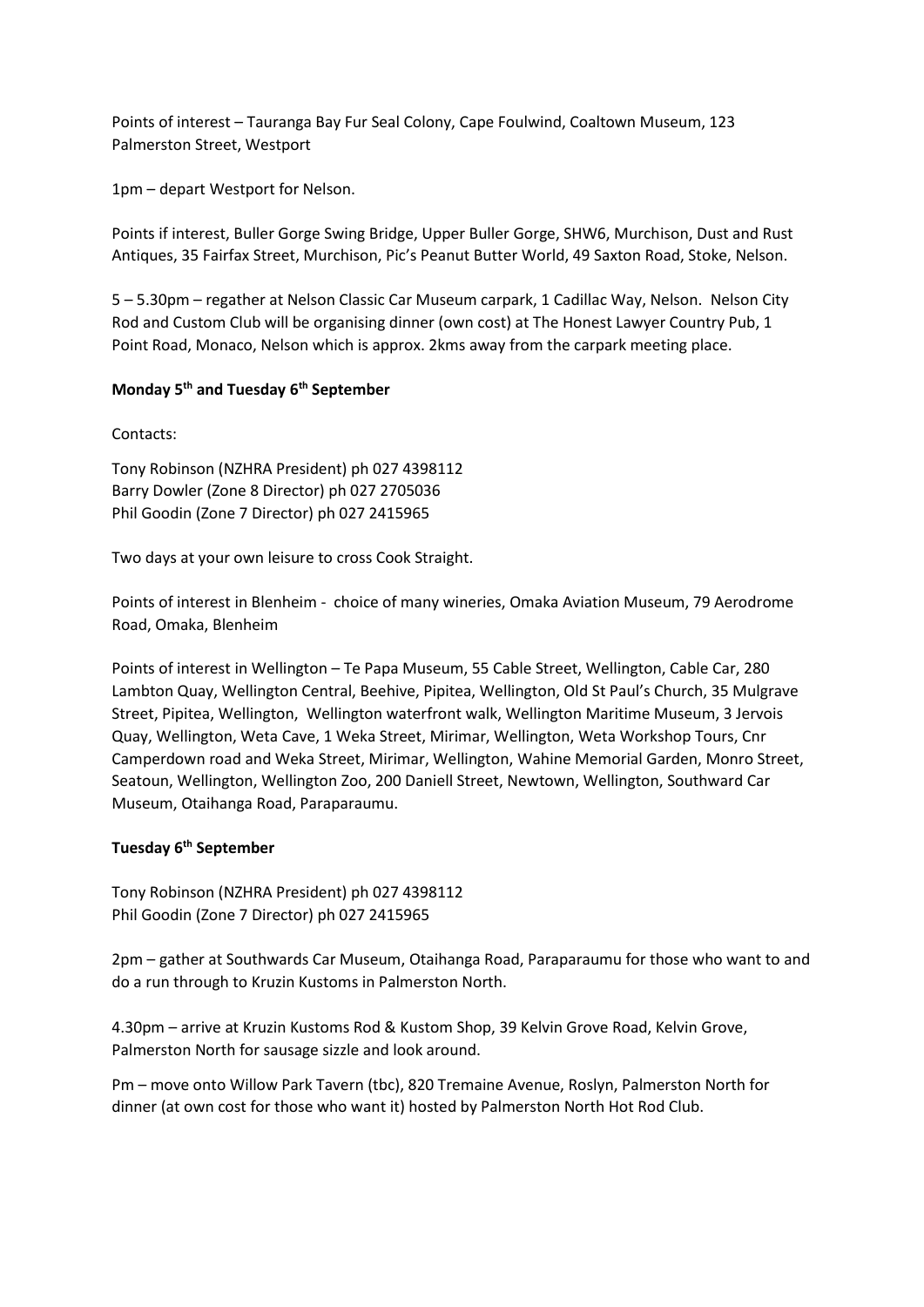## **Wednesday 7th September**

Tony Robinson (NZHRA President) ph 027 4398112 Phil Goodin (Zone 7 Director) ph 027 2415965 Peter Hogan (Zone 5 Director) ph 027 2415965

8.45am – gather at Coronation Park, 504 Tremaine Avenue, Takaro, Palmerston North for daily briefing and Health and Safety

9am - depart for New Plymouth via Whanganui.

Am (time tbc – Wanganui Road Rodders (addr tbc) will be putting on brunch (tbc).

Midday onwards – Egmont Rod & Custom Club, Cnr Cordelia & Romeo Streets, Stratford will have their club rooms open for anyone on the run to stop off for a visit.

Pm – arrive New Plymouth Working Men's Club, entry on Molesworth Street, New Plymouth. There is a large parking area adjacent to the club that will be empty where you will be able to park. New Plymouth Rodders are seeking a 'special licence' for the night so anyone can dine and/or drink without the need for sign ins etc. Anyone wishing to find alternative dining, there are a lot of places in close proximity to the club. Overnight for campervans and caravans is available within walking distance from the club. Anyone wanting a motel or hotel, get in quick as Midnight Oil had just scheduled an extra show for NZ in New Plymouth that same night and bookings are filling up fast.

## **Thursday 8th September**

Tony Robinson (NZHRA President) ph 027 4398112 Peter Hogan (Zone 5 Director) ph 027 2415965 Cam Neill (Zone 4 Director) ph 027 3867855

9am – gather for daily briefing and Health and Safety and depart for Taupo. NOTE: a Zone 4 run sheet with points of interest, contacts for mechanical issues and helpful local information etc will be given out at New Plymouth before leaving.

11am – arrive in Te Kuiti at main meeting point "The Project", SH3 at the northern entrance to Te Kuiti where Te Kuiti Rod & Custom Club and Kiwitown Cruisers will be serving up lunch approx. midday.

2pm – depart Te Kuiti for Taupo via Benedale and Whakamaru, arriving at Taupo Rod & Custom Club clubrooms, A C Baths Avenue, Tauhara, Taupo for light refreshments then a lakefront cruise to finish the day.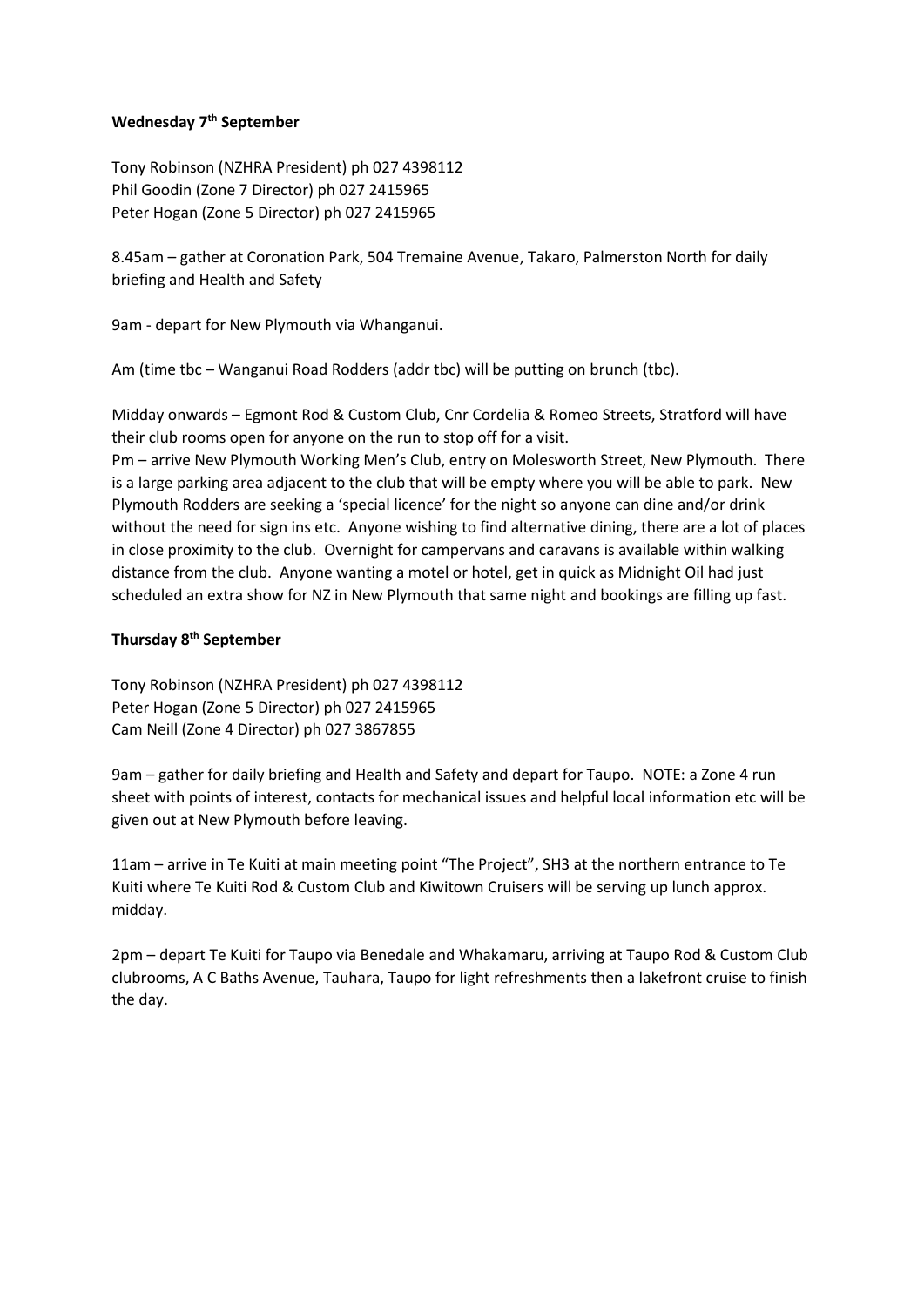## **Friday 9th September**

Tony Robinson (NZHRA President) ph 027 4398112 Cam Neill (Zone 5 Director) ph 027 3867855 Kevin Birtwistle (Zone 6 Director) ph 027 4433323

7.30-8am – gather back at Taupo Rod & Custom Club clubrooms for their famous bacon and egg bun breakfast.

8.45am – gather for daily briefing and Health and Safety and depart for Gisborne via Napier.

11am - arrive at Napier where Marineland Rod & Custom Club will put on lunch approx. midday.

Points of interest – Lloyd Wilson (Magoos) museum in the industrial area, Thames Street, Napier, Geoffrey Mitford-Taylor's shop, Gmt NZ Ltd which is not far from the carpark.

3pm – depart Napier for Gisborne.

6pm – Surf City Rod & Custom Club clubrooms, Innes Street, Awapuni, Gisborne will be open for a while for socialising before heading to the waterfront for a mela at the Gisborne Tatapouri Sports Fishing Club, Number 2 Wharf Shed, 54 Esplanade, Gisborne - Dinner at own cost.

# **Saturday 10th September**

Tony Robinson (NZHRA President) ph 027 4398112 Kevin Birtwistle (Zone 6 Director) ph 027 4433323 Brian Atkinson (Zone 3 Director) ph 027 9191959

8am – gather at Surf City Rod & Custom club for breakfast (tbc)

8.45am - daily briefing and Health and Safety

9am - depart for Rotorua via Whakatane

12pm – stop for lunch in Whakatane.

Points of interest – Neil Surtees workshop, Whakatane addr tbc, The Toy Shed/Pro Parts, 110 Riri Street, Rotorua.

5pm onwards- bar open at Sulphur City Rod & Custom Club, Ngapuna, Rotorua. Meal will be available.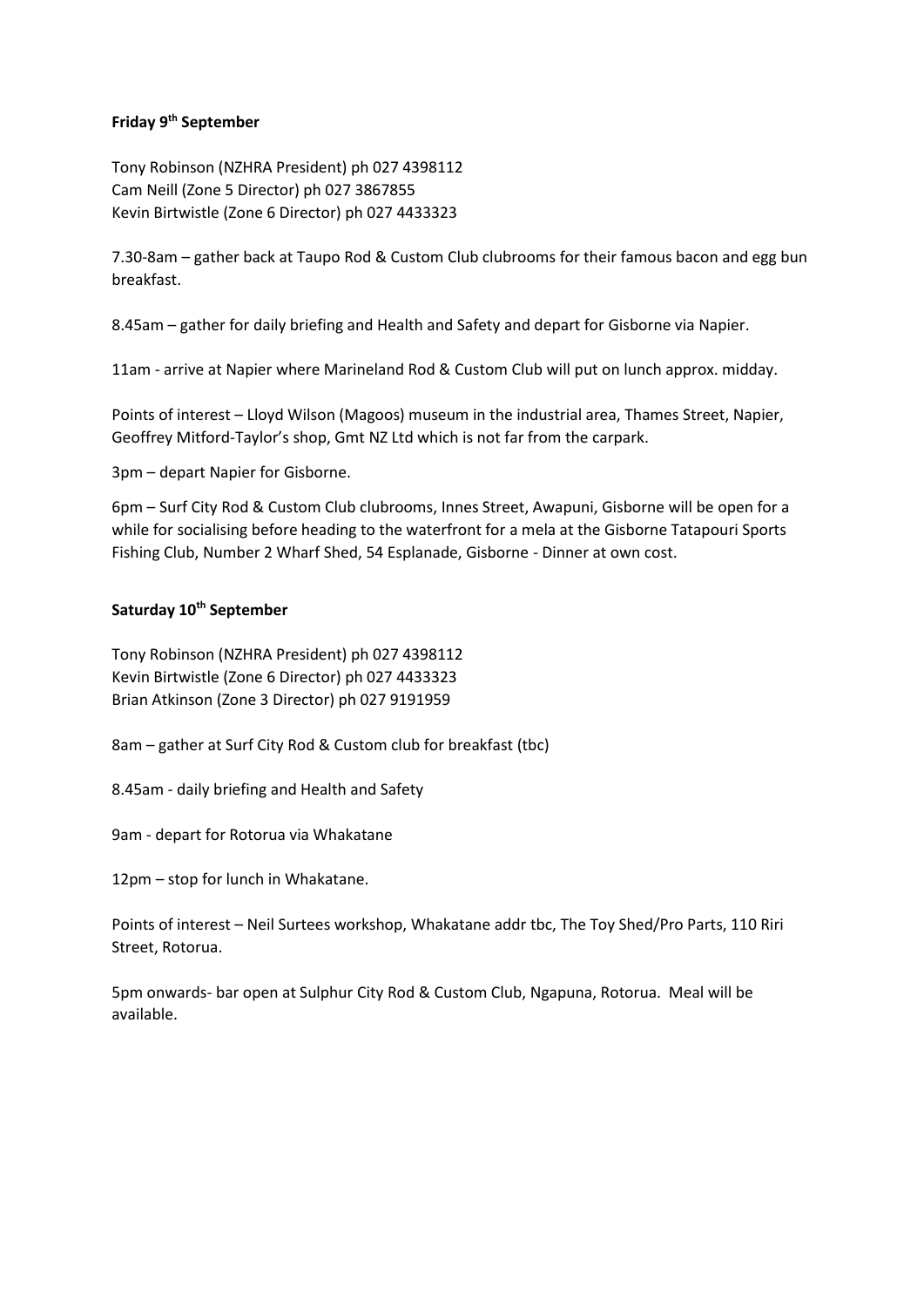## **Sunday 11th September**

Tony Robinson (NZHRA President) ph 027 4398112 Brian Atkinson (Zone 3 Director) ph 027 9191959

9am – gather for daily briefing and Health and Safety (venue tbc) and depart for Hamilton via Taurnaga/Mt Maunganui

Am – possible brunch at Bay Rodders club rooms 3 Cherokee Place, Mt Maunganui.

Points of interest – Henry's Rod Shop, 44 Marshall Road, Katikati, Ross Brothers Museum, 162 Hannon Road, Cambridge

Pm – arrive Riverside club rooms where bar will be open. Possible meal at Cock & Bull

Camping available in the car park for those who are travelling with caravans, campers etc at Classic Museum and Jukebox Diner, 11 Railside Place, Dinsdale, Hamilton

Points of interest - Classic Museum, 11 Railside Place, Dinsdale, Hamilton (own cost)

## **Monday 12th and 13th September**

Tony Robinson (NZHRA President) ph 027 4398112 Brian Atkinson (Zone 3 Director) ph 027 9191959 Rob Campion (Zone 2 Director) ph 021 992964

Monday 12<sup>th</sup> 9am – gather for daily briefing and Health and Safety at Waikato Museum for breakfast (own cost), 11 Railside Place, Dinsdale, Hamilton and depart for Whangarei via Auckland

Two days at your own leisure to reach Whangarei. Monday will focus on areas of interest in South Auckland and Tuesday will focus on North of the bridge as you head to Whangarei. Lots of places of interest and clubs to visit in Auckland over the two days.

11am – arrive at Bombay food and comfort stop before Auckland.

Points of interest can be visited at any time during the day between 11am and 5pm and in any order – Steve Keys Shed (Private Collection), Mac's Speed Shop, Performance Parts, 10 Tironui Road, Takanini, Auckland, Warbirds Museum (tbc), Harvard Lane, Ardmore Airport, Auckland.

6.30pm – meet and greet sponsored by Zone 2 clubs at Papakura Rod & Custom Club, Wellington Park, 349 Great South Road, Papakura for BBQ and drinks.

Accommodation Suggestions at own cost – Hobson Motor Inn & Wings, 327 Hobsonville Road, Hobsonville[, http://hobson-motor-inn.northislandnz.net/en/](http://hobson-motor-inn.northislandnz.net/en/) , Double Tree by Hilton Karaka, 8 Hinau Road, Karaka[, https://www.hilton.com/en/hotels/aklkadi-doubletree-karaka/](https://www.hilton.com/en/hotels/aklkadi-doubletree-karaka/)